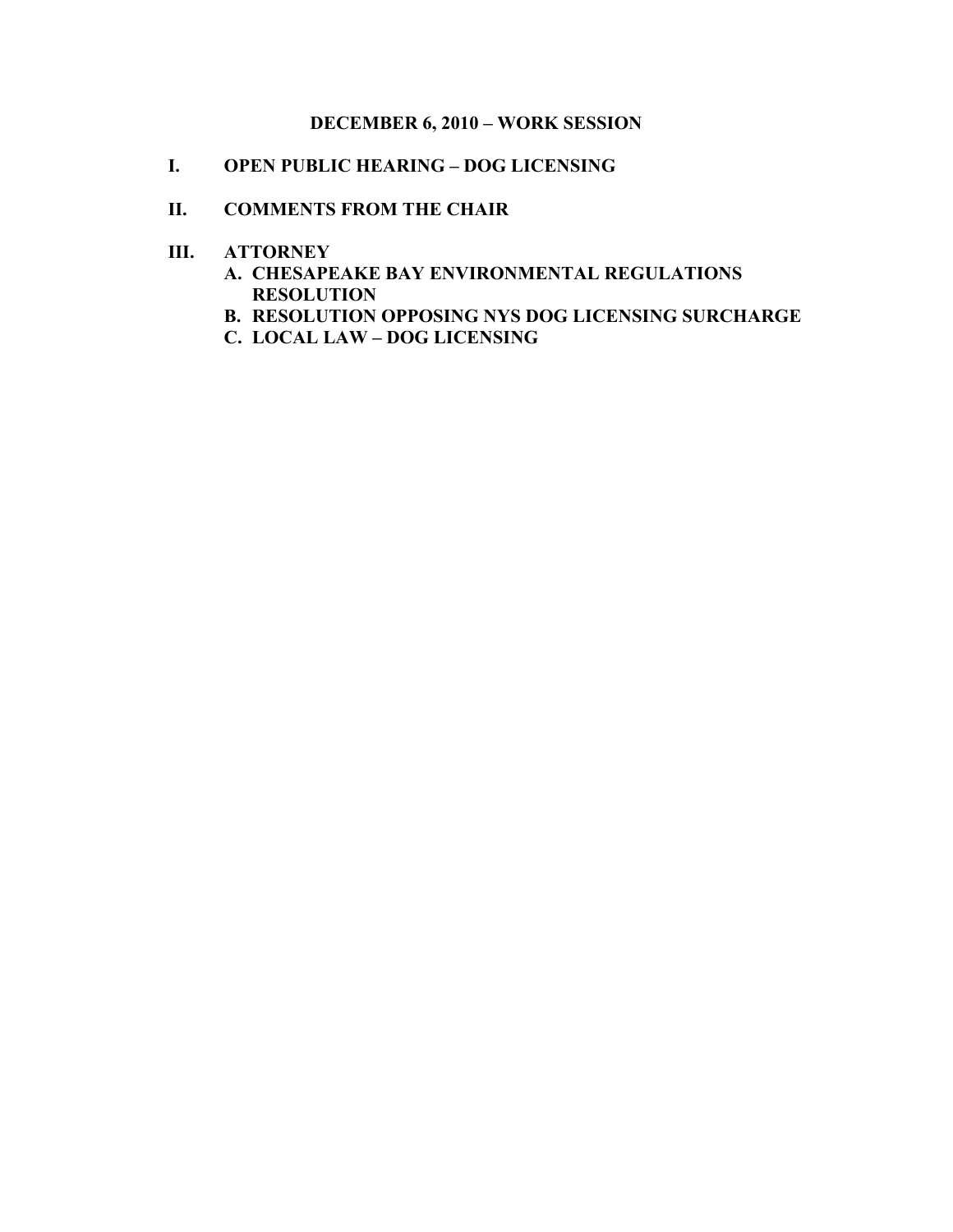### **DECEMBER 6, 2010 – WORK SESSION**

 The December work session of the Town of Dickinson Town Board was called to order by Supervisor Michael A. Marinaccio at 5:30 PM on Monday, December 6, 2010 in the Town Hall, 531 Old Front St., Binghamton, NY.

 The members of the Town Board present were: Michael A. Marinaccio, Supervisor Danny F. Morabito, Councilman Thomas J. Burns, Councilman Sharon M. Exley, Councilwoman Stephen M. Gardner, Councilman

 Also attending: Oliver N. Blaise, III, Esq., Town Attorney Cheryl L. DePofi, Town Clerk

 Supervisor Marinaccio opened the Public Hearing regarding Dog Licensing. Attorney Blaise explained the need for the new Local Law and pointed out the highlights. There were no comments for or against. The Public Hearing was closed.

#### **ATTORNEY**

 Mr. Blaise explained the Resolutions to be entertained at Monday's Regular Meeting. Resolution to approve the Local Law regarding Dog Licensing, Resolution Opposing fees to NY State regarding dogs and Resolution Opposing the Environmental Regulations regarding Chesapeake Bay.

 Mr. Blaise states the Fire Contract for Fire District #2 must be renewed. A Public Hearing will be scheduled at Monday's meeting to be held in January 2011. The contract will be retroactive to January 1, 2011. Also Prospect Terrace Fire Dept. contract will be checked and held in January if needed.

 Mr. Blaise reported an appearance ticket has been issued regarding the trailer on N. Broome St. With regards to 50 N. Broad, there has been no response from the owners. A discussion followed and it was decided to set a public hearing at the next meeting to start condemnation proceedings

#### **CHAIR**

 Supervisor Marinaccio reported a swearing in ceremony for those recently elected or re-elected will be held on January 1, 2011 time to be determined, but probably between 4 -5 PM.

 Mr. Marinaccio reported illegal dumping of electronics, tires etc. on Glenwood Rd. It is Broome County's responsibility.